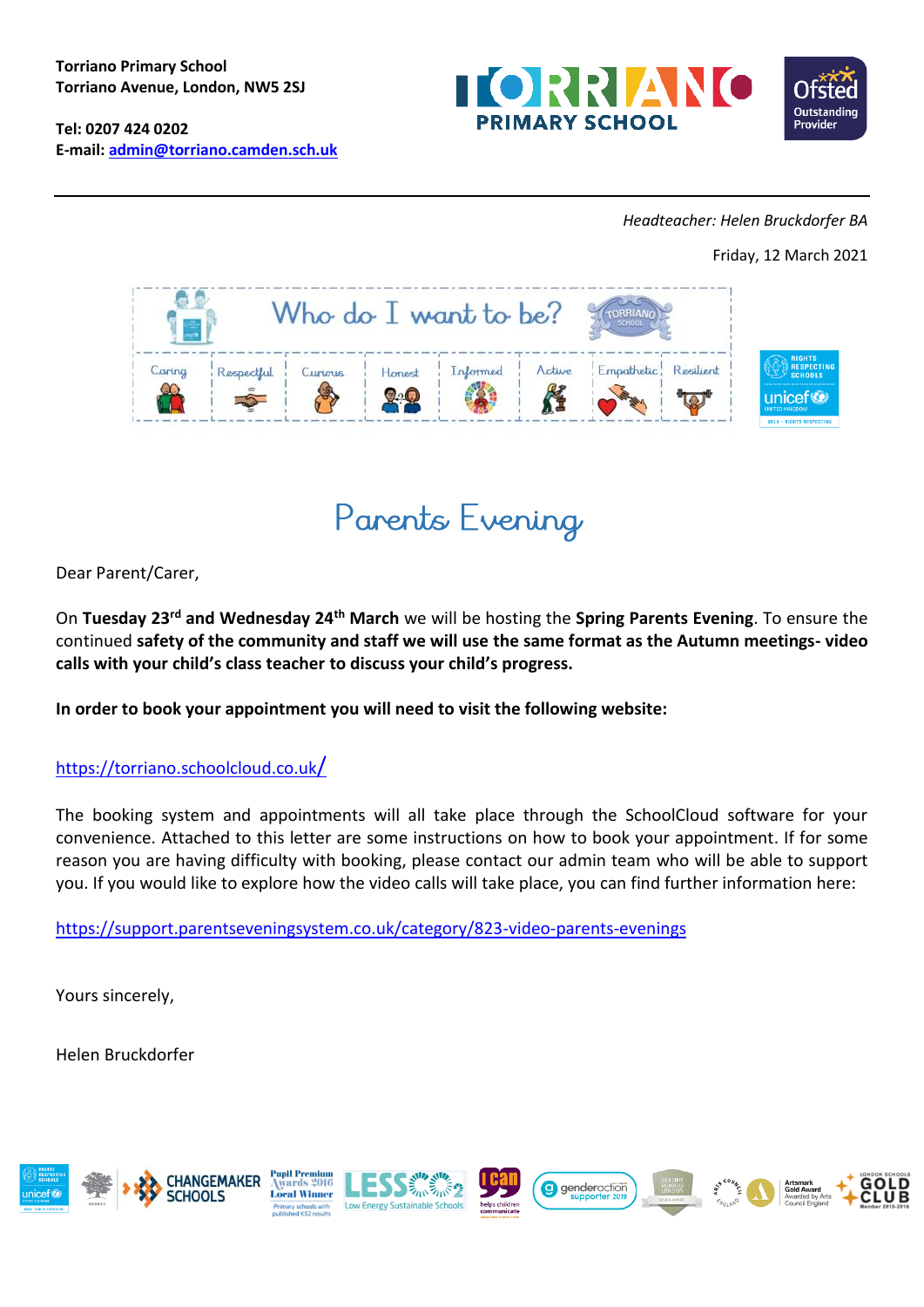To book an appointment, please visit:

# https://torriano.schoolcloud.co.uk/

| Title                    | <b>First Name</b> | Surname              |
|--------------------------|-------------------|----------------------|
| Mrs<br>٠                 | Rachael           | Abbot                |
| Email                    |                   | <b>Confirm Email</b> |
| rabbot4@gmail.com        |                   | rabbot4@gmail.com    |
| <b>Student's Details</b> |                   |                      |
| <b>First Name</b>        | Surname           | <b>Date Of Birth</b> |

#### **Step 1: Login**

Fill out the details on the page then click the *Log In* button.

A confirmation of your appointments will be sent to the email address you provide.

# rents' Evening Click a date to co Thursday, 16th Mar Friday, 17th March

#### **Step 2: Select Parents' Evening**

Click on the date you wish to book.

Unable to make all of the dates listed? Click *I'm unable to attend*.

| Choose Booking Mode                                                                        |
|--------------------------------------------------------------------------------------------|
| Select how you'd like to book your appointments using the option below, and then hit Next. |
| Automatic                                                                                  |
| Automatically book the best possible times based on your availability                      |
| Manual                                                                                     |
| Choose the time you would like to see each teacher                                         |

#### **Step 3: Select Booking Mode**

Choose *Automatic* if you'd like the system to suggest the shortest possible appointment schedule based on the times you're available to attend. To pick the times to book with each teacher, choose *Manual*. Then press *Next*.

We recommend choosing the automatic booking mode when browsing on a mobile device.



#### **Step 4: Choose Teachers**

If you chose the automatic booking mode, drag the sliders at the top of the screen to indicate the earliest and latest you can attend.

Select the teachers you'd like to book appointments with. A green tick indicates they're selected. To de-select, click on their name.

|       | The following appointments have been reserved for two minutes. If you're happy with them, please choose<br>the Accept button at the bottom. |         |             |      |
|-------|---------------------------------------------------------------------------------------------------------------------------------------------|---------|-------------|------|
|       | Teacher                                                                                                                                     | Student | Subject     | Room |
| 17:10 | Mr J Sinclair                                                                                                                               | Ben     | English     | E6   |
| 17:25 | Mrs D.Mumford                                                                                                                               | Ban     | Mathematics | M2   |
| 17:45 | Dr R Mcnamara                                                                                                                               | Andrew  | French      | L4   |

#### **Step 5a (Automatic): Book Appointments**

If you chose the automatic booking mode, you'll see provisional appointments which are held for 2 minutes. To keep them, choose Accept at the bottom left.

If it wasn't possible to book every selected teacher during the times you are able to attend, you can either adjust the teachers you wish to meet with and try again, or switch to manual booking mode (Step 5b).